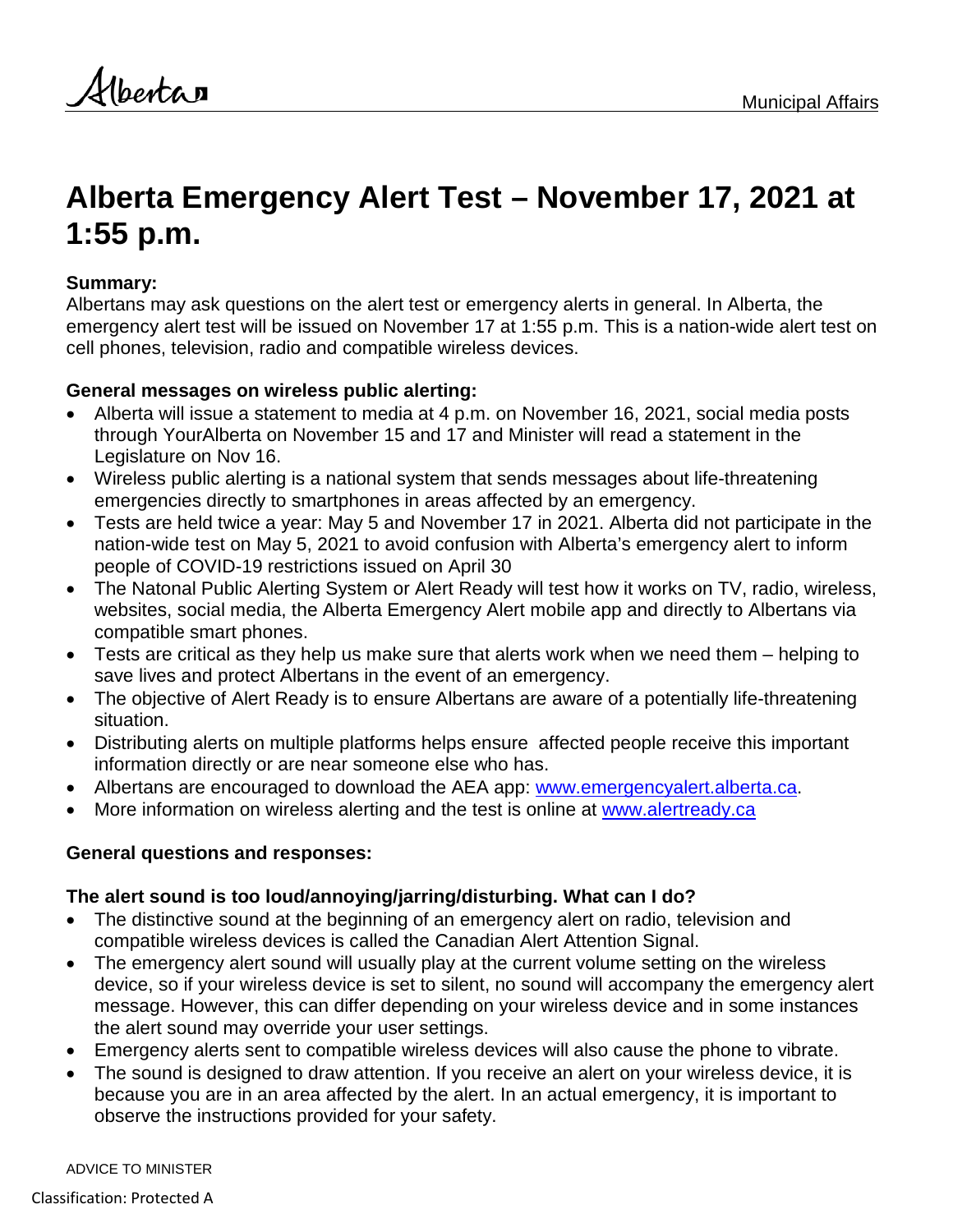- A compatible wireless device that is turned off will not receive an emergency alert. If/when the device is powered on, the emergency alert is still active and the user is still in the alert area, then the wireless device will display the alert. Cell phone service providers can help adjust user settings.
- A compatible wireless device that is set to silent will display an emergency alert, but you might not hear the emergency alert sound.

#### **What is Alert Ready?**

- Alert Ready is Canada's emergency alerting system. It delivers critical and potentially life-saving alerts to Canadians through television, radio and LTE-connected and compatible wireless devices.
- The Alert Ready system was developed with many partners, including federal, provincial and territorial emergency management officials, Environment and Climate Change Canada, Pelmorex, the broadcasting industry and wireless service providers. Together, these partners work to ensure Canadians receive alerts immediately and know when to take action to stay safe.

#### **How do I sign up to receive alerts on my mobile device?**

- There is no sign-up or opt-in required. Emergency alerts will be automatically sent through broadcast channels such as television and radio, as well as to compatible, LTE-connected wireless devices.
- Compatible wireless devices are:
	- o A wireless public alerting (WPA) compatible device, like a smartphone, capable of connecting to an LTE network (LTE is commonly referred to as "4G LTE"); and
	- o Equipped with the latest version of its operating software; and
	- o Connected to an LTE cellular network at the time the emergency alert is issued or joins the network while the alert is still active.
- To learn more about compatibility for Android and Apple devices, please visit the Device Compatibility section of Alert Ready website: [https://www.alertready.ca/#faq.](https://www.alertready.ca/#faq)
- Specific compatibility questions related to your device are best answered by your wireless service provider (the company that provides your cell phone services).

#### **How do I opt out of receiving alerts and alert tests?**

- The Canadian Radio-television and Telecommunications Commission (CRTC) has mandated that all compatible wireless devices receive all relevant alerts and tests.
	- You can read more about the policy online at:
		- o [https://crtc.gc.ca/eng/archive/2017/2017-91.htm.](https://crtc.gc.ca/eng/archive/2017/2017-91.htm)

#### **Some users will see a Presidential Alert (or similar banner in another language) on their phones, what is the reason?**

- Wireless public alerts use an international standard. The broadcast channel used in the United States is called "Presidential Alert". Governments and private sector partners have worked with Canadian wireless service providers to use the term "EMERGENCY ALERT / ALERTE D'URGENCE".
- However, some phones pre-date this change, or were either purchased outside of Canada or manufactured to be compatible with the U.S. Wireless Emergency Alerts system. In these instances, those devices will use the American international standard and will display "Presidential Alert", or another non-Canadian headline banner. For more information about your specific device, please contact your wireless provider.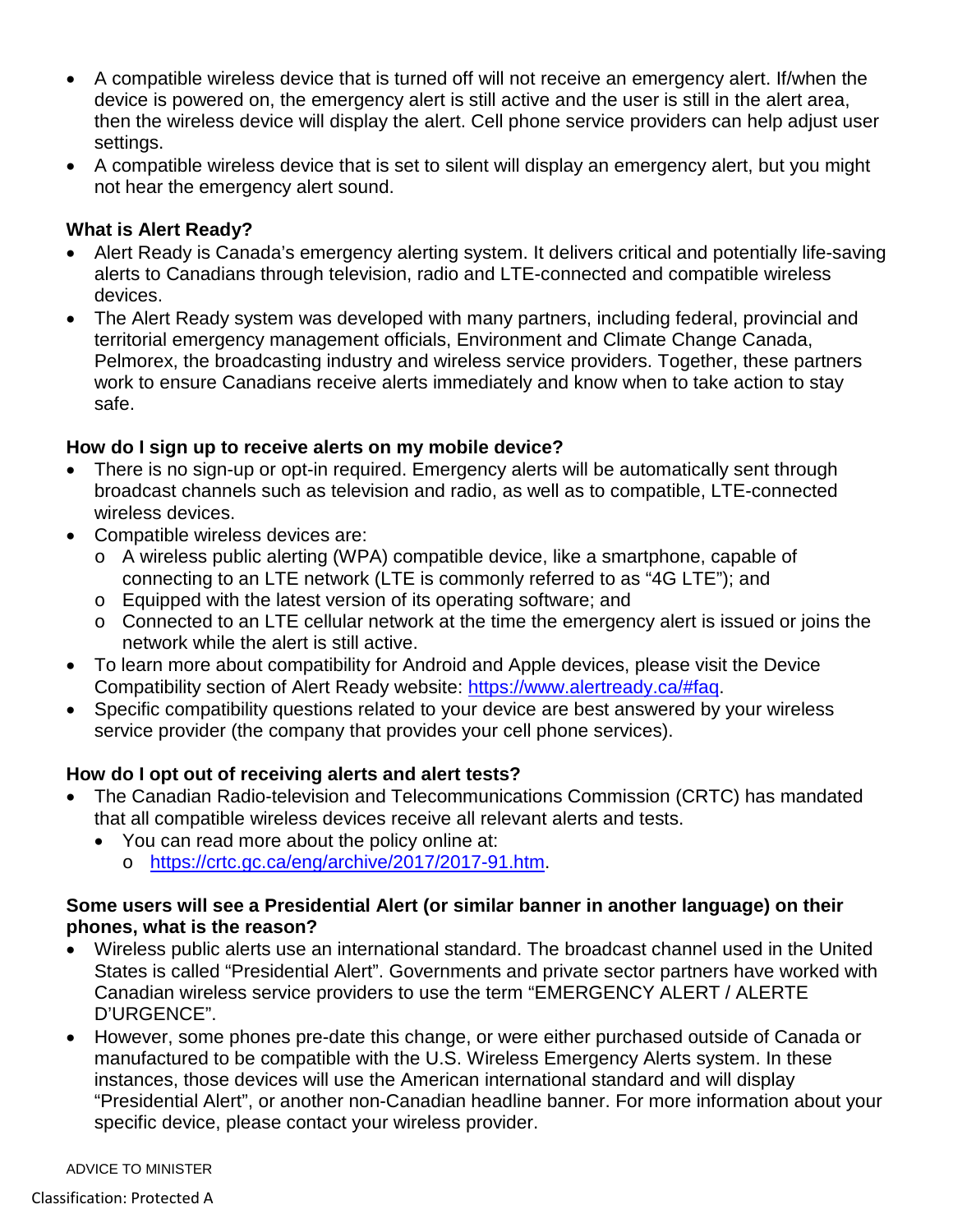#### **Why did my wireless device receive multiple messages for the same emergency alert?**

- Check first that you have received several different alerts as opposed to a repeated alert. Additionally, check if another app on the device is notifying you of a single alert.
- If you are receiving repeated alerts of the same message, your device may be set with a REMINDER feature, this may cause the alert to repeat until you acknowledge it. This feature can be turned off following directions in your device's User Guide. Your wireless service provider will also be able to provide assistance.
- You may also be receiving the alert through an app such as The Weather Network or Alberta Emergency Alert, which both distribute alerts.

#### **Why did I receive an alert for a province I do not live in?**

- If you are close to a provincial border, it is possible that you will receive an alert that is for the neighbouring province or territory.
- At this time, we are unable to determine why wireless users who do not live near a provincial or territorial border receive an alert for another province or territory. We, along with our Alert Ready partners, are working together to determine the cause.

#### **How are test times established? Why are they at different times?**

- Test times are decided by provincial and territorial governments.
- The CRTC has approved a test alert schedule of two public awareness tests per year. Tests of the Alert Ready system take place each year during Emergency Preparedness Week in May and in November. Given the COVID-19 pandemic, the test did not take place in May and November 2020 and May 2021.

#### **Background:**

## **Wireless public alerting and the National Public Alerting System (NPAS)**

- Federal and provincial governments, in collaboration with industry partners, launched the National Public Alerting System (NPAS) in 2018, through the adoption of the "Alert Ready" system.
- Prior to this, Alberta had its own alerting system called Alberta Emergency Alert (AEA), which continues to work as part of the new NPAS.
- Other provinces and territories use the "Alert Ready" wireless public alerting system that was activated in April 2018. Alert Ready and Alberta Emergency Alert are complementary systems.
- The Alert Ready system was developed in partnership with federal, provincial and territorial emergency management officials, Environment and Climate Change Canada, The Weather Network, the broadcasting industry and wireless service providers.
- More information on wireless alerting: [www.alertready.ca/](http://www.alertready.ca/)

## **Alberta Emergency Alert**

- Alberta created the first emergency alert system in Canada in 1993. The system continues to evolve with changing consumer needs and information technology capabilities.
	- o Alberta's alerting system provides information about developing and immediate disasters.
	- o Alerts are distributed through radio, television, government and partner websites, Twitter, Facebook and the Alberta Emergency Alert App.
- Alberta Emergency Alert connects to the Pelmorex-operated Alert Ready system to pass only the most serious alerts to Wireless Service Providers (for cell phones).
- The Alberta Emergency Management Agency maintains the Alberta Emergency Alert for use by municipalities, First Nations, Environment and Climate Change Canada and other emergency management stakeholders.

ADVICE TO MINISTER o Each municipality and First Nation has staff to send alerts for their community.